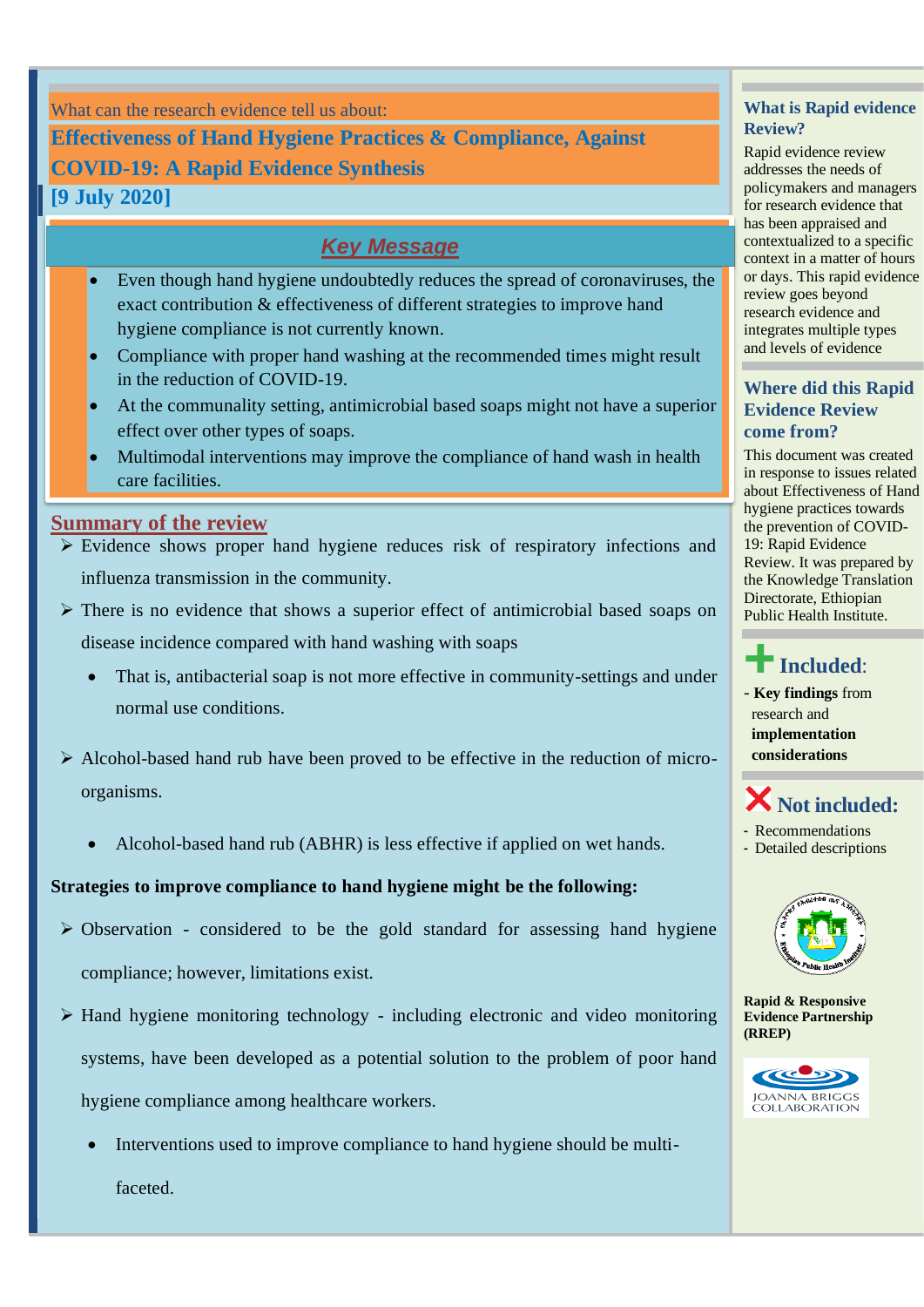## **Background**

Corona virus Disease (COVID-19) primarily spreads through droplet and contact transmission. These droplets can land on objects and surfaces around a person such as tables, doorknobs and handrails. Contact transmission happens through touching these contaminated objects, surfaces or infected people. Thus, hands play a crucial role in transmission of COVID-19. This is why it is important to wash our hands regularly with soap and water or clean with alcohol-based hand rub (1,2).

According to World Health Organization (WHO) report, COVID-19 viruses can survive on surfaces 2 hours to 9 days, 72 hours on plastic and stainless steel, less than 4 hours on copper and less than 24 hours on cardboard. The type of surface, temperature, relative humidity and the strain of the virus can influence the survival time of COVID-19.( 1,2,3,4)

Adding to this, poor hand hygiene practice among individuals in the community and health-care professional are strongly associated with the transmission of infections and a major factor in the spread of viral transmissions & other micro-organisms with in hospitals. Despite, the fact that the virus can stay on different surfaces for long and poor hygiene contributes to increased transmission (4,5,6)

Health systems with poor hand hygiene compliance need more resource to care for patient who have infections, many of whom must stay in hospitals for longer periods of time. Compliance to appropriate

#### **How this Rapid Evidence Review was prepared?**

The methods used to prepare in this rapid evidence review were adopted from the SURE Rapid Response Service:

[www.evipnet.org/sure/rr/methods](http://www.evipnet.org/sure/rr/methods) AND McMaster Health Forum, COVID-19 Evidence Network to support Decisionmaking, COVID-END

[https://www.mcmasterforum.org/networ](https://www.mcmasterforum.org/networks/covid-end) [ks/covid-end](https://www.mcmasterforum.org/networks/covid-end)

In this review, we have searched for relevant evidences about the Effectiveness of Hand hygiene practices towards the prevention of COVID-19: Rapid Evidence Review. Our search was directed by the guide to COVID-19 evidence sources [https://www.mcmasterforum.org/find](https://www.mcmasterforum.org/find-evidence/guide-to-covid-19-evidence-sources)[evidence/guide-to-covid-19-evidence](https://www.mcmasterforum.org/find-evidence/guide-to-covid-19-evidence-sources)[sources](https://www.mcmasterforum.org/find-evidence/guide-to-covid-19-evidence-sources)

Strategies to improve compliance to hand hygiene (community & health care facilities) were included in to the review as a means of improving hand hygiene compliance and reducing the transmission of microorganisms.

hand hygiene will help improve the health workers' ability to offer safe services, reduce their exposure and improves patients' confidence in health systems (7,8,9,10).

The WHO multimodal hand hygiene improvement strategy and its associated resources represent an evidence-based framework for developing a locally-adapted implementation plan for hand hygiene promotion (8,11). However, the exact contribution of hand hygiene to the reduction of direct and indirect spread of coronaviruses and the exact level of compliance needed between people is currently unknown. Taking this in to consideration, this rapid evidence review would be better to look at research evidences, supporting or against the current hand hygiene practices. More specifically, evidences about the effectiveness of hand hygiene against viruses, including COVID-19 and about the Compliances of hand hygiene by health workers and the community.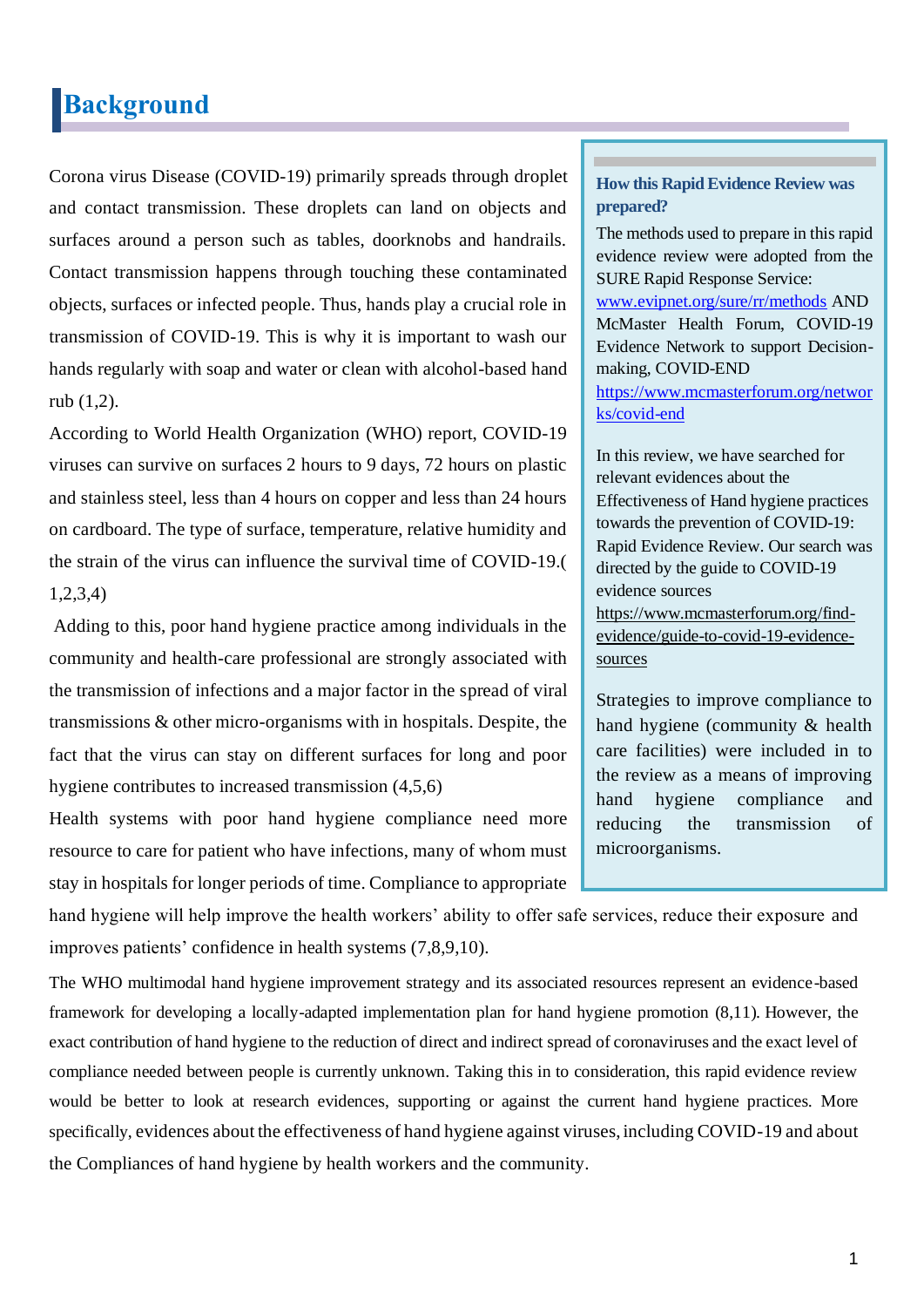# **Methods**

This rapid evidence synthesis focused on summarizing research evidences dealing with the effectiveness of hand hygiene and the compliance towards the prevention of viruses, including COVID-19. WHO, CDC guidelines and JBI evidence summaries on hand hygiene were also used. Searching of key terms like hand hygiene, WASH, COVID-19, systematic review, Rapid review, guideline, terms were used in the search process in Cochrane ,JBI, Macmaster health forum, Evidence aid ,SURE ,COVID-END & Google scholar.

More specifically our search focused on the following five issues:

- 1. Evidences about the effectiveness of hand hygiene against viruses, including COVID-19
	- ➢ Evidence about the effectiveness of different types of soap against COVID-19
	- ➢ Evidences about the effectiveness of using ash against COVID-19, where there is no soap.
	- ➢ Evidence about the effectiveness of Alcohol-Based-Hand-Rub against COVID-19.
- 2. Evidences about the Compliances of hand hygiene by health workers and the community.

The methodological quality of the included systematic reviews, rapid reviews were assessed based on AMSTAR guideline (12).When no relevant systematic reviews or rapid reviews were identified, guidelines that were developed using some type of evidence synthesis or an expert opinion and single studies (from published and grey literature) were used to summarize our findings. WHO and CDC guidelines about hand hygiene and JBI evidence summaries on hand hygiene practices were also included.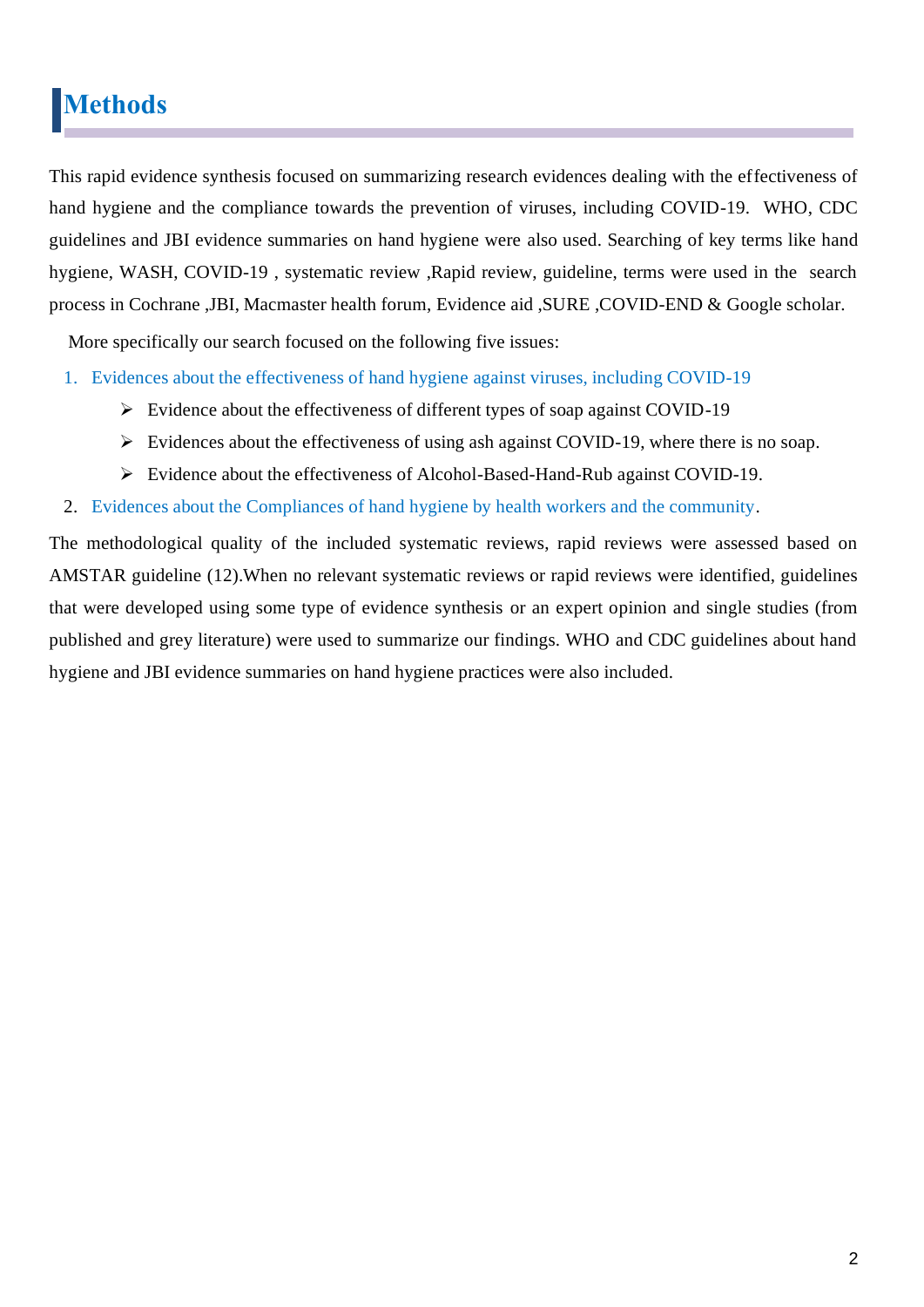## **1. Evidence about the effectiveness of hand hygiene in preventing viral diseases, including Covid-19.**

There were four systematic reviews about the effectiveness of hand hygiene interventions, both in health care & community settings. The available evidence are summarized on the efficacy of hand hygiene interventions in reducing influenza transmission, on the effectiveness of ash for removing or killing COVID-19 and the effectiveness of alcohol-based solutions for routine hand hygiene and surgical hand scrub in health care settings. Based on the available evidence, ash is not effective for removing or killing COVID-19 infections (high quality evidence) and alcohol based hand rubbing agents have been proved to be effective in the reduction of micro-organisms (medium quality evidence). Summary of the findings are indicated in table 1.(13,14,15,16)

| <b>Type of</b><br>document                    | <b>Area of Focus</b>                                                                                                                                                                                                                                     | <b>Key findings</b>                                                                                                                                                                                                                                                                                                                                                                                                                                                                                     | <b>Level of Evidence</b><br>quality |
|-----------------------------------------------|----------------------------------------------------------------------------------------------------------------------------------------------------------------------------------------------------------------------------------------------------------|---------------------------------------------------------------------------------------------------------------------------------------------------------------------------------------------------------------------------------------------------------------------------------------------------------------------------------------------------------------------------------------------------------------------------------------------------------------------------------------------------------|-------------------------------------|
| systematic<br>review<br>and meta-<br>analysis | -Evaluate the<br>efficacy of hand<br>hygiene<br>interventions in<br>reducing influenza<br>transmission in the<br>community<br>- investigate the<br>possible modifying<br>effects of latitude,<br>temperature and<br>humidity on hand<br>hygiene efficacy | There was an insignificant relative risk<br>$\bullet$<br>reduction of 18% in the pooled<br>analysis<br>a significant reduction of 27% was<br>$\bullet$<br>reported for the hand hygiene and<br>facemask group<br>meta-regression model did not<br>$\bullet$<br>identified statistically significant<br>effects of latitude, temperature or<br>humidity on the efficacy of hand<br>hygiene                                                                                                               | High-quality $(8/11)$               |
| Systematic<br>review                          | -Review the<br>available evidences<br>on the effectiveness<br>of hand hygiene in<br>preventing<br>laboratory-<br>confirmed or<br>possible influenza<br>infection $&$<br>transmission in the<br>community settings                                        | The effectiveness of hand hygiene<br>$\bullet$<br>against influenza virus infection &<br>transmission in the community setting<br>is difficult to determine based on the<br>available evidence<br>The systematic review identified 16<br>٠<br>studies that assessed the impact of<br>hand hygiene intervention or practice<br>on influenza infection or transmission<br>in the community setting. Two-thirds<br>of studies suggested hand hygiene<br>practices may help prevent influenza<br>infection. | medium quality<br>(5/11)            |

#### **Table 1: Evidence about the effectiveness of hand hygiene in preventing viral diseases, including Covid-19.**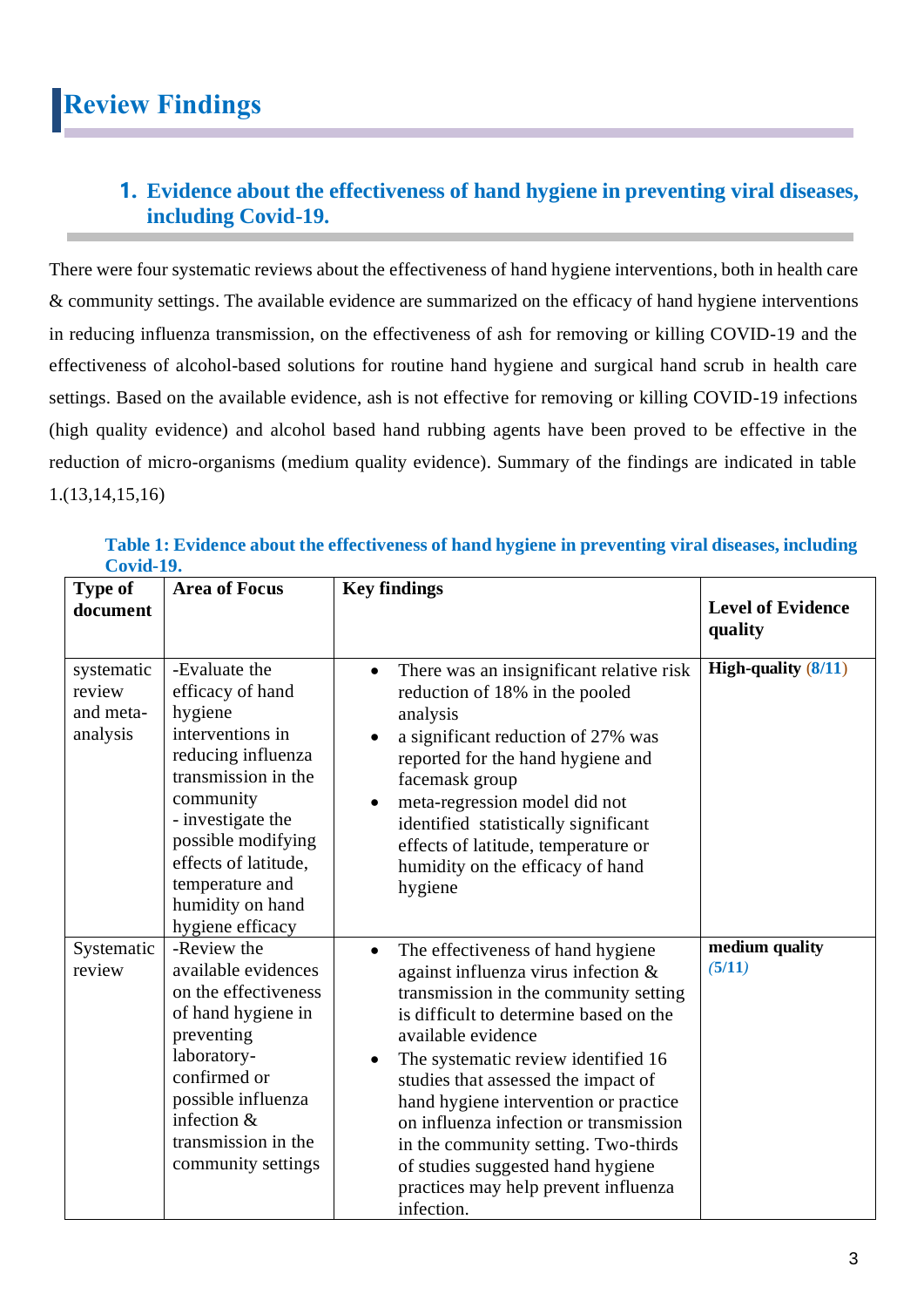|                      |                                                                                                                                                                                                                                                                                                    | Most studies that looked at influenza<br>transmission, however, had non-<br>statistically significant results.                                                                                                                                                                                                                                                                                                                                 |                          |
|----------------------|----------------------------------------------------------------------------------------------------------------------------------------------------------------------------------------------------------------------------------------------------------------------------------------------------|------------------------------------------------------------------------------------------------------------------------------------------------------------------------------------------------------------------------------------------------------------------------------------------------------------------------------------------------------------------------------------------------------------------------------------------------|--------------------------|
| Systematic<br>Review | To assess the<br>effectiveness of<br>alcohol-based<br>solutions for the for<br>routine hand<br>hygiene and<br>surgical hand scrub<br>hand hygiene in<br>health care settings                                                                                                                       | Alcohol-based hand rub removes<br>$\bullet$<br>microorganisms from hands of<br>personnel more effectively, requires<br>less time, and irritates hands less often<br>than traditional hand washing with<br>non-medicated Soap or other<br>antiseptic agents and water.<br>The combination of 61% alcohol<br>ethanol and 1% Chlorohexadine<br>gluconate (CHG) is more effective in<br>producing residual antibacterial<br>properties on the skin | medium quality<br>(6/11) |
| Rapid<br>review      | Assess the benefits<br>and harms of hand<br>cleaning with ash<br>compared with hand<br>cleaning using soap.<br><b>Or</b><br>Assessing the<br>benefits & harms of<br>hand cleaning with<br>ash compared with<br>other materials for<br>reducing the spread<br>of viral and bacterial<br>infections. | $\sqrt{x}$ Ash is not effective for removing or killing<br>COVID-19.<br>$\sqrt{ }$ In settings where soap is really scarce,<br>remind people that any type of soap is effective<br>for hand washing.<br>$\sqrt{\ }$ There is limited evidence on the<br>effectiveness of ash used for hand<br>washing in the fight against COVID-<br>19 but it is effective for other germs<br>and may be better than hand washing<br>with water alone.        | High-quality $(8/11)$    |

*Note: AMSTAR rates overall quality on a scale of 0 to 11, where 11/11 represents a review of the highest quality and has three levels (high quality = 8 to 11; medium quality = 4 to 7; and low quality = 0 to 3).* 

### **1. Evidences about hand hygiene compliance towards the prevention of microorganisms in Community Settings & health care facilities.**

Community and health facility based (HFB) compliance with hand hygiene is considered to be the primary measure to prevent the transmission of COVID-19. Changing the behaviour of communities and staffs in health care facilities, would be important to optimize the compliance with hand hygiene at the recommended moments. We found three systematic reviews and two evidence summary about the hand hygiene compliance at community level and health care facilities (17-21).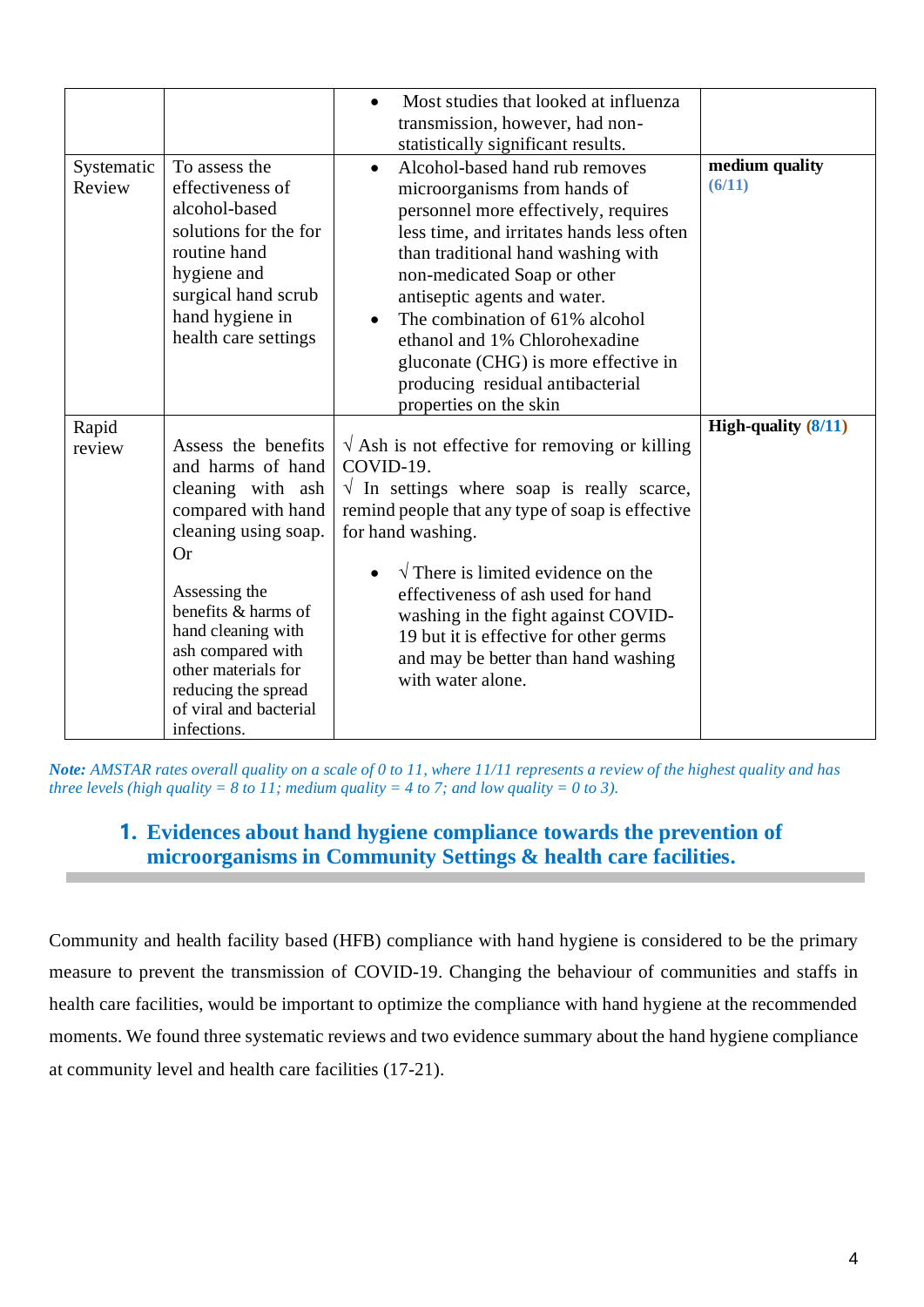#### **Table 2: Evidence about hand hygiene compliance towards the prevention of M.organisms in Community Settings & health care facilities.**

|                                                            | minumly bettings <b>a</b> health care racinties.                                                                                                                        |                                                                                                                                                                                                                                                                                                                                                                                                                                                                                                                                                                                                                                                                                                                                                                                                                                                                                                                                                                             |                                        |
|------------------------------------------------------------|-------------------------------------------------------------------------------------------------------------------------------------------------------------------------|-----------------------------------------------------------------------------------------------------------------------------------------------------------------------------------------------------------------------------------------------------------------------------------------------------------------------------------------------------------------------------------------------------------------------------------------------------------------------------------------------------------------------------------------------------------------------------------------------------------------------------------------------------------------------------------------------------------------------------------------------------------------------------------------------------------------------------------------------------------------------------------------------------------------------------------------------------------------------------|----------------------------------------|
| <b>Type of</b><br>documen<br>t                             | <b>Area of Focus</b>                                                                                                                                                    | <b>Key findings</b>                                                                                                                                                                                                                                                                                                                                                                                                                                                                                                                                                                                                                                                                                                                                                                                                                                                                                                                                                         | Level of<br><b>Evidence</b><br>quality |
| <b>JBI</b><br>Evidence<br>Summar<br>y<br>(Marin,<br>T.2020 | Hand hygiene:<br>monitoring<br>technology                                                                                                                               | Hand hygiene technologies (HHMT),<br>$\bullet$<br>including electronic and video monitoring<br>systems (EMS/VMS) are resulted in improved<br>compliance in washing hands in health care<br>settings.<br>Increased from a mean of 73% in the eight<br>$\bullet$<br>weeks before installation, to 83% during the<br>ten-week intervention period and returning to<br>73%, once the system was removed (measured<br>over a period of four weeks) - the HHMT<br>recorded compliance at 98% to 100% during<br>the ten weeks.<br>HHMT may improve compliance through the<br>$\bullet$<br>provision of enhanced feedback, real-time<br>reminders, or through an enhanced Hawthorne<br>effect<br>6.8% higher study-defined compliance in the<br>intervention arm by an EMS providing<br>individual feedback and real-time reminders.                                                                                                                                                | <b>JBI</b> Evidence<br><b>Summary</b>  |
| Systemati<br>c Review<br>(communi<br>ty<br>settings)       | To identify, define<br>and categorise the<br>determinants of<br>hand washing<br>behaviour in<br>domestic settings<br>and to appraise the<br>quality of this<br>evidence | Several determinants were under-represented<br>$\bullet$<br>(mentioned fewer than 10 times across the<br>literature), such as the biological environment,<br>contextual factors, routines, roles, capabilities,<br>intention and motivations other than disgust,<br>comfort, fear and nurture.<br>Strategies to improve compliance to hand<br>$\bullet$<br>hygiene (e.g. the introduction of, and<br>accessibility to, alcohol-based hand rub;<br>education; psychological theory; and quality<br>improvement strategies) should be<br>implemented; however, evidence is insufficient<br>at this time to recommend which intervention,<br>and what delivery method, is most effective.<br>Hygiene promotion programs are likely to be<br>most successful if they use multi-modal<br>approaches, combining infrastructural<br>improvement with 'soft' hygiene promotion<br>which addresses a range of determinants rather<br>than just education about disease transmission. | <b>JBI</b> Evidence<br><b>Summary</b>  |
| Systemati<br>c Review<br>(health<br>care<br>settings)      | To find out what<br>strategies can<br>improve healthcare<br>workers'<br>compliance with<br>recommendations<br>for hand hygiene,<br>either hand washing                  | Multimodal (combinations of) strategies that<br>$\bullet$<br>include some but not all strategies recommended<br>by WHO may slightly improve hand hygiene<br>compliance and slightly reduce infection rates (low<br>certainty of evidence)<br>Multimodal interventions that contain all<br>recommended strategies plus additional strategies<br>may slightly improve hand hygiene compliance<br>(low certainty of evidence).                                                                                                                                                                                                                                                                                                                                                                                                                                                                                                                                                 | <b>Medium</b><br>quality $(6/11)$      |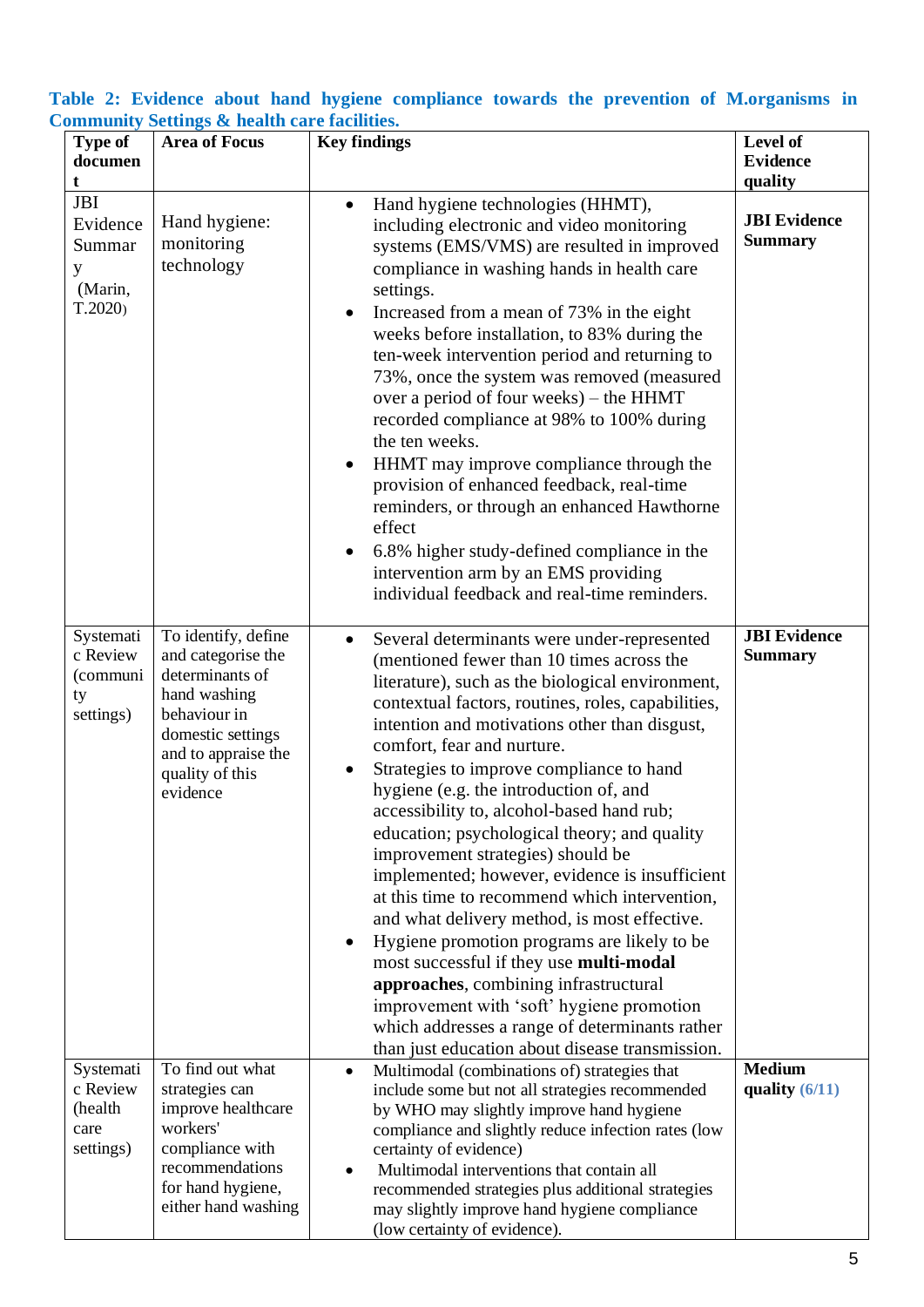| <b>JBI</b><br>Evidence<br>Summary<br>(Marin,<br>T,2020 | with soap and water<br>or using alcohol-<br>based hand rub<br>(ABHR), or both.<br>Hand Hygiene<br>Compliance:<br>Interventions in<br>Healthcare Settings.<br>The Joanna Briggs<br>Institute EBP,<br>Database, 2020           | Performance feedback may improve hand hygiene<br>$\bullet$<br>compliance (low certainty of evidence) and<br>probably slightly reduces infection and<br>colonisation rates (moderate certainty of evidence).<br>Strategies which can improve compliance to hand<br>hygiene are:<br>Introduction of, and accessibility to, alcohol-<br>based hand rub<br>Education & psychological theory;<br>$\bullet$<br>quality improvement strategies<br>Interventions used to improve compliance of<br>$\bullet$<br>to hand hygiene should be multi-faceted. | <b>JBI</b> Evidence<br><b>Summary</b> |
|--------------------------------------------------------|------------------------------------------------------------------------------------------------------------------------------------------------------------------------------------------------------------------------------|-------------------------------------------------------------------------------------------------------------------------------------------------------------------------------------------------------------------------------------------------------------------------------------------------------------------------------------------------------------------------------------------------------------------------------------------------------------------------------------------------------------------------------------------------|---------------------------------------|
| Systemati<br>c Review<br>(health<br>care<br>settings)  | The review<br>summarises how<br>effective are<br>different<br>approaches to<br>promote hand<br>washing and<br>sanitation<br>behaviour change;<br>and what factors<br>influence the<br>implementation of<br>these approaches? | Community-based approaches to promote hand<br>$\bullet$<br>washing and sanitation efforts seem to work<br>better than social marketing, messaging and<br>interventions based on psychosocial theory.<br>Programs combining hygiene and sanitation<br>measures appear to have a larger impact than<br>either one alone.                                                                                                                                                                                                                          | <b>High quality</b><br>(9/11)         |

*Note: AMSTAR rates overall quality on a scale of 0 to 11, where 11/11 represents a review of the highest quality and has three levels (high quality = 8 to 11; medium quality = 4 to 7; and low quality = 0 to 3).*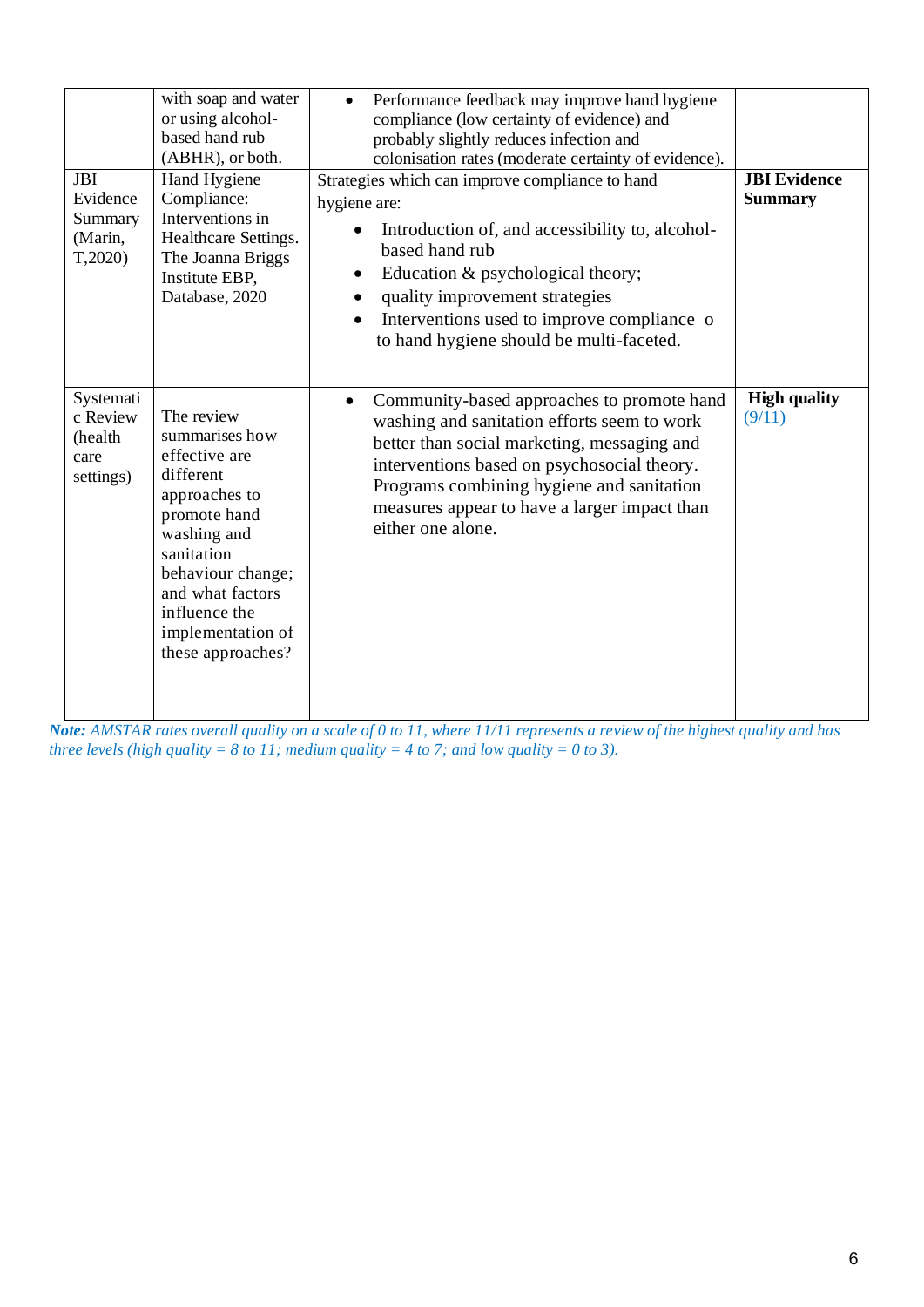## **Annex 1: Guidelines (**22**)**

| S.no           | <b>Guideline type</b>                                                                                                                             | <b>Description on Hand hygiene</b>                                                                                                                                                                                                                                                                                                                                                                                                                                                                                                                                                                                                                                                                                                                                                                                  |
|----------------|---------------------------------------------------------------------------------------------------------------------------------------------------|---------------------------------------------------------------------------------------------------------------------------------------------------------------------------------------------------------------------------------------------------------------------------------------------------------------------------------------------------------------------------------------------------------------------------------------------------------------------------------------------------------------------------------------------------------------------------------------------------------------------------------------------------------------------------------------------------------------------------------------------------------------------------------------------------------------------|
| 1              | WHO Guideline,<br>A Guide to the<br>implementation of the<br>WHO multimodal hand<br>hygiene improvement<br>strategy, 2009<br>(for patient safety) | Hand hygiene at recommended moments exactly<br>$\bullet$<br>where care delivery takes place. This requires hand hygiene<br>products; alcohol-based hand rub, if available should be<br>accessible and as close as possible, with in arm rich, where<br>patient care or treatment were taking place.<br>Availability of alcohol-Based hand rubs at the point of<br>٠<br>care is usually achieved through staff-carried hand rubs<br>(pocket bottles, wall-mounted dispensers, containers affixed to<br>the patient's bed or bedside table or to dressing or medicine<br>trolleys that are taken in to the point of care.                                                                                                                                                                                             |
| $\overline{2}$ | CDC- Guidance for<br>Healthcare Providers about<br>Hand Hygiene and COVID-<br>19. Hand Hygiene<br>Recommendations                                 | Practicing hand hygiene, which includes the use of alcohol-<br>٠<br>based hand rub (ABHR) or hand washing, is a simple yet<br>effective way to prevent the spread of pathogens and<br>infections in healthcare settings.<br>CDC recommends using ABHR with greater than 60%<br>$\bullet$<br>ethanol or 70% isopropanol in healthcare settings.<br>Hands should be washed with soap and water for at least 20<br>$\bullet$<br>seconds when visibly soiled, before eating, and after using the<br>restroom.<br>Healthcare organizations that encounter severe shortages of<br>$\bullet$<br>ABHR (and have exhausted supply chain access to efficacious<br>products) may consider local production of formulations                                                                                                     |
| 3              | <b>JBI</b> Evidence Summary<br>(Porritt, K Evidence<br>Summary. Hand Hygiene:<br><b>Indications and General</b><br>Principles in Primary, 2015)   | Clinical practice guidelines recommend five key<br><b>moments for hand hygiene</b> that should be performed to<br>prevent the transfer of microorganisms: 1) before direct<br>contact with a patient, including aseptic procedures; 2) after<br>direct contact with a patient; 3) immediately after exposure to<br>body fluids or excretions; 4) after touching a patient's<br>surroundings; and 5) immediately after glove removal                                                                                                                                                                                                                                                                                                                                                                                 |
| $\overline{4}$ | Who interim<br>recommendation on<br>obligatory hand-hygiene<br>against transmission of<br>covid-19                                                | Although awareness of the importance of hand hygiene in<br>$\bullet$<br>preventing infection with the COVID-19 virus is high, access<br>to hand hygiene facilities that include alcohol-based hand rubs<br>as well as soap and water is often suboptimal in the<br>community and in health care facility settings, especially in<br>low-and middle-income countries<br>When hand hygiene is provided free of charge and is made<br>٠<br>obligatory by public health authorities, acceptability and<br>adherence to hand hygiene best practices are improved,<br>including in public health emergencies of international<br>concern.<br>Hand hygiene is the most effective single measure to<br>٠<br>reduce the spread of infections through multimodal<br>strategies, including access to the appropriate supplies. |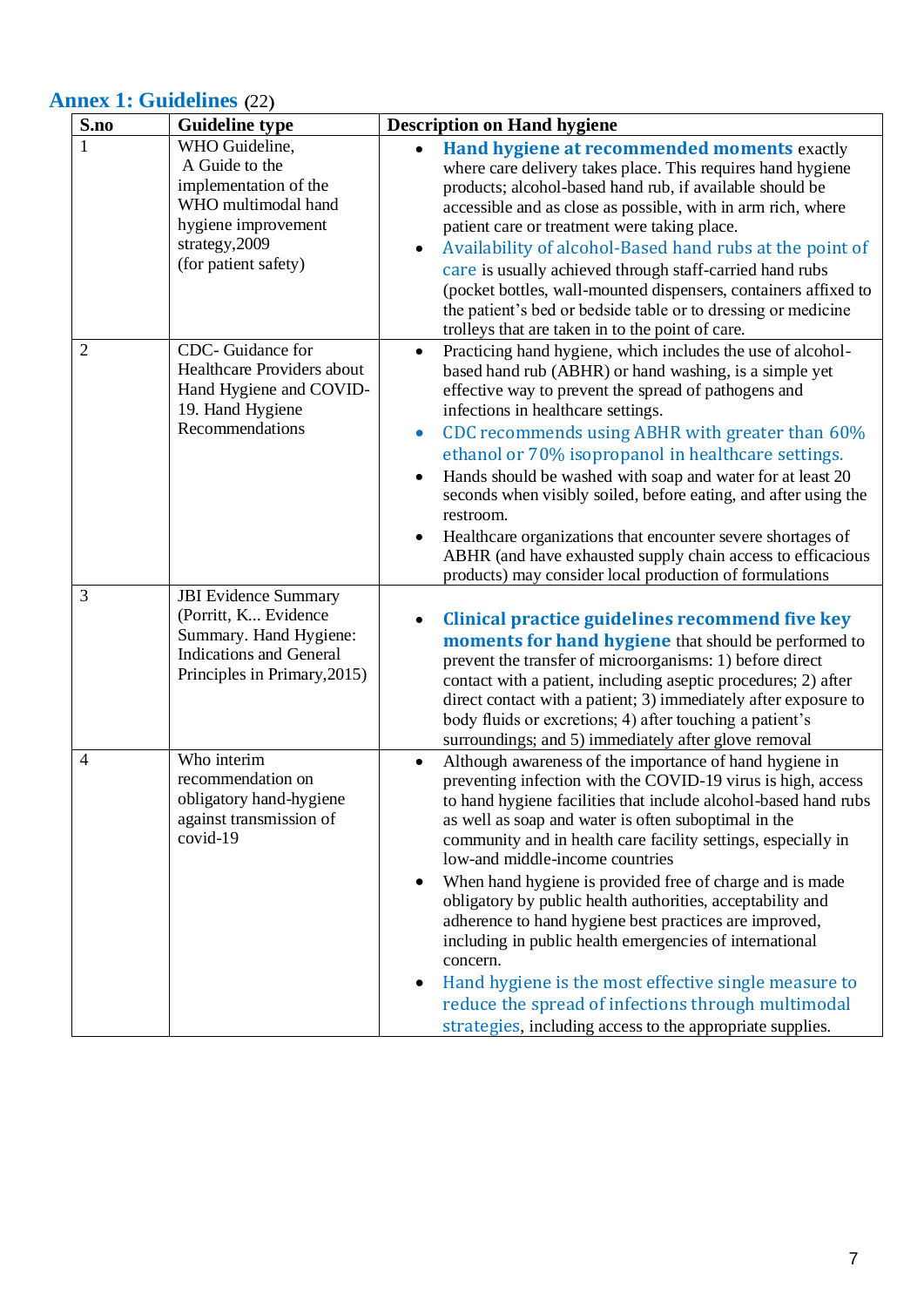#### **References**

- 1. www.who. Coronavirus disease 2019 Q&As
- 2. WHO. Guidelines on hand hygiene in health care. First Global Patient Safety Challenge Clean Care is Safer Care, 2009
- 3. World Health Organization and the United Nations Children's Fund (UNICEF), 2020.( WHO reference number: WHO/2019-nCoV/IPC\_WASH/2020.3)
- 4. Van Doremalen N, Bushmaker T, Morris DH, Holbrook MG, Gamble A, Williamson BN, et al. Aerosol and surface stability of SARS-CoV-2 as compared with SARS-CoV-1. N Engl J Med. 2020. doi: 10.1056/NEJMc2004973.
- 5. Kampf G, Todt D, Pfaender S, Steinmann E. Persistence of coronaviruses on inanimate surfaces and their inactivation with biocidal agents. J Hosp Infect. 2020; 104(3):246-51. doi: 10.1016/j.jhin.2020.01.022
- 6. JBI evidence summary: Hand hygiene: indications and general principles in primary, community and acute healthcare settings, 2020
- 7. WHO.(2018).10 facts on patient safety. [http://www.who.int/features/factfiles/patient\\_safety/en/](http://www.who.int/features/factfiles/patient_safety/en/)
- 8. WHO interim recommendation, to improve hand hygiene practices1 April 2020. [https://www.who.int/docs/default-source/inaugural-who-partners-forum/who-interim](https://www.who.int/docs/default-source/inaugural-who-partners-forum/who-interim-recommendation-on-obligatory-hand-hygiene-against-transmission-of-covid-19.pdf)[recommendation-on-obligatory-hand-hygiene-against-transmission-of-covid-19.pdf](https://www.who.int/docs/default-source/inaugural-who-partners-forum/who-interim-recommendation-on-obligatory-hand-hygiene-against-transmission-of-covid-19.pdf)
- 9. WHO. Guidelines on hand hygiene in health care. First Global Patient Safety Challenge Clean Care is Safer Care, 2009
- 10. CDC- Guidance for Healthcare Providers about Hand Hygiene and COVID-19. Hand Hygiene Recommendations.2020[.https://www.cdc.gov/coronavirus/2019 ncov/hcp/hand-hygiene.html\)](https://www.cdc.gov/coronavirus/2019%20%20ncov/hcp/hand-hygiene.html)
- 11. WHO interim recommendation, to improve hand hygiene practices1 April 2020. [https://www.who.int/docs/default-source/inaugural-who-partners-forum/who-interim](https://www.who.int/docs/default-source/inaugural-who-partners-forum/who-interim-recommendation-on-obligatory-hand-hygiene-against-transmission-of-covid-19.pdf)[recommendation-on-obligatory-hand-hygiene-against-transmission-of-covid-19.pdf](https://www.who.int/docs/default-source/inaugural-who-partners-forum/who-interim-recommendation-on-obligatory-hand-hygiene-against-transmission-of-covid-19.pdf)
- 12. Shea Beverley J, Reeves Barnaby C, Wells George, Thuku Micere, Hamel Candyce, Moran Julian et al. AMSTAR 2: a critical appraisal tool for systematic reviews that include randomised or nonrandomised studies of healthcare interventions, or both BMJ 2017; 358
- 13. Wong VW, Cowling BJ, Aiello AE. Hand hygiene and risk of influenza virus infections in the community: a systematic review and meta-analysis. Epidemiol Infect. 2014; 142(5):922-932
- 14. Moncion K, Young K, Tunis M, Rempel S, Stirling R, Zhao L. Effectiveness of hand hygiene practices in preventing influenza virus infection in the community setting: A systematic review. Can Commun Dis Rep 2019;45(1):12-23.
- 15. Picheansathian W. Effectiveness of alcohol-based solutions for hand hygiene: a systematic review. Health Care Reports. JBI Library of Systematic Reviews,2004; 2(4):79-108.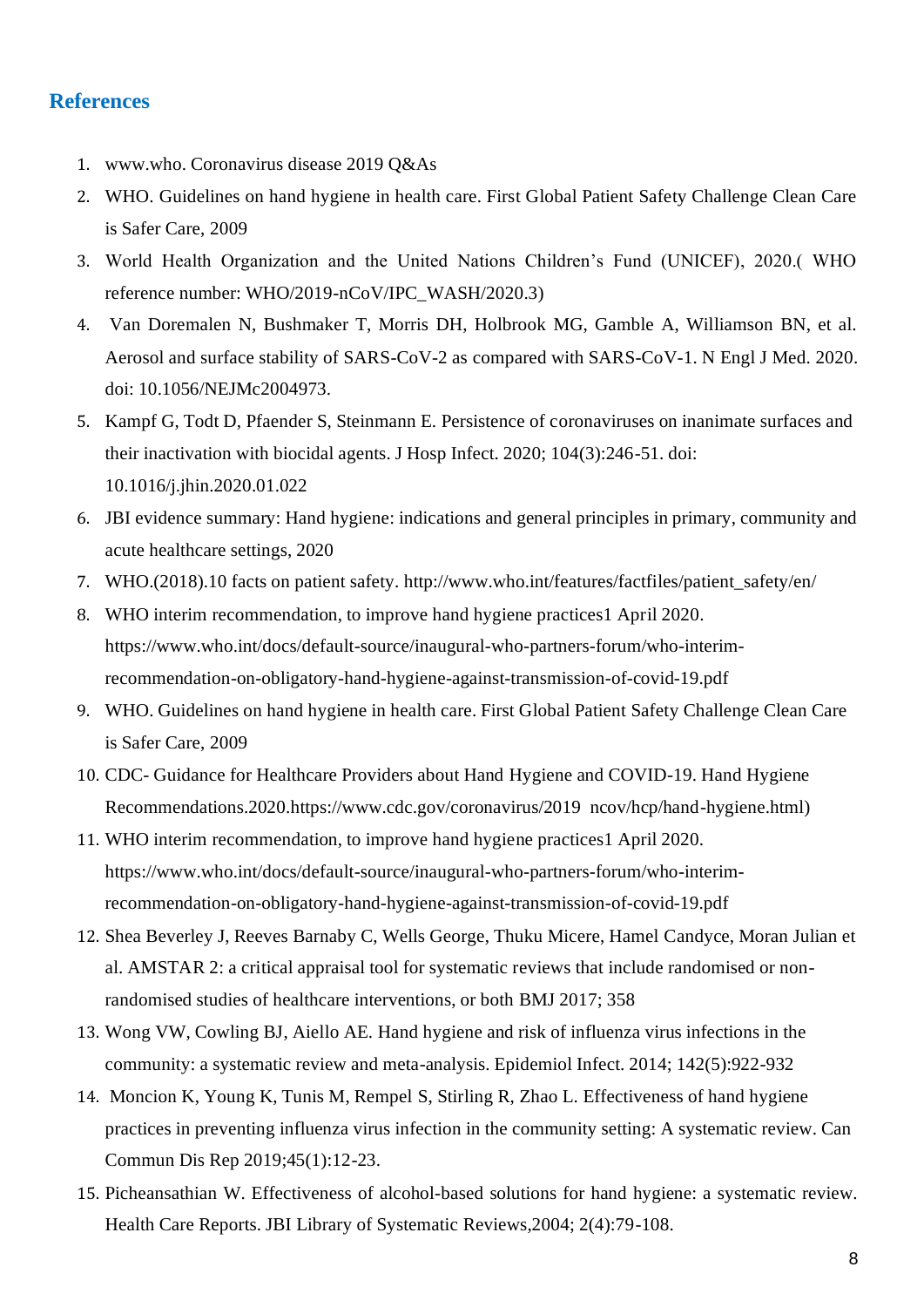- 16. Paludan-Müller\_AS, Boesen\_K, Klerings\_I, Jørgensen\_KJ, Munkholm\_K. Hand cleaning with ash for reducing the spread of viral and bacterial infections: a rapid review. Cochrane Database of Systematic Reviews 2020, Issue 4. Art. No.: CD013597. DOI:10.1002/14651858.CD013597.
- 17. Marin, T. Evidence Summary. Hand Hygiene Monitoring Technology. The Joanna Briggs Institute EBP Database, JBI@Ovid. 2020; JBI23915.For details on the method for development see Munn Z, Lockwood C, Moola S. The development and use of evidence summaries for point of care information systems: A streamlined rapid review approach. Worldviews Evid Based Nurs. 2015;12(3):131-8.
- 18. JBI evidence summary: Hand hygiene: indications and general principles in primary, community and acute healthcare settings, 2020
- 19. S. White, Astrid H. Robert D. et al. The determinants of hand washing behaviour in domestic settings: An integrative systematic review International Journal of Hygiene and Environmental Health 227 (2020) 113512
- 20. Gould\_DJ, Moralejo\_D, Drey\_N, Chudleigh\_JH, Taljaard\_M. Interventions to improve hand hygiene compliance in patient care. Cochrane Database of Systematic Reviews 2017, Issue 9. Art. No.: CD005186.
- 21. De Buck E, Van Remoortel H, Hannes K, Govender T, Naidoo S, Avau B, Vande veegaete A, Musekiwa A, Vittoria L, Cargo M, Mosler H-J, Vandekerckhove P, Young T. Approaches to promote handwashing and sanitation behaviour change in low- and middle-income countries: a mixed method systematic review. Campbell Systematic Reviews 2017:7
- 22. Annex1:List of Guidelines on hand hygiene